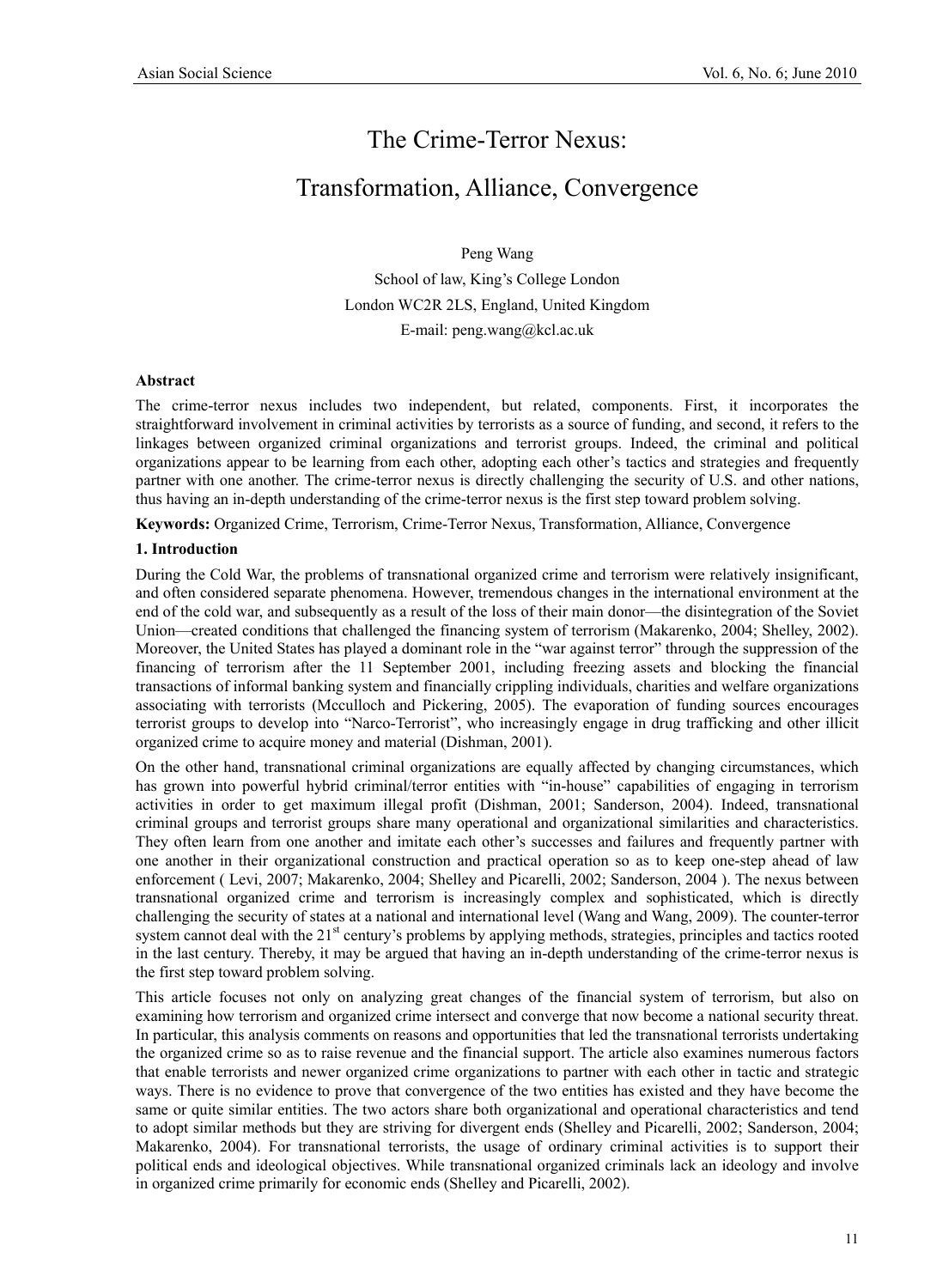# **2. Suppressing the Financial System of Terrorism**

In the past, al-Qaeda as the most powerful terrorist group based in Afghanistan has preferred to interact with crime networks in a limited way and to run its own criminal enterprises for very specific reasons (Wannenburg, 2003). Moreover, Wannenburg argues that "al-Qaeda depended heavily on reverse money laundering, that is, channeling funds from clean sources such as Islamic charities, individuals and legitimate businesses to its military council" (2003:6).

After the 11 September 2001 attacks on the United States, the US has adopted a very broad and strict approach to combat the financing of terrorism (Mcculloch and Pickering, 2005; Wannenburg, 2003). Combating the financial system of terrorism is a significant factor in the "war against terror" (Ayers, 2002). Following the direction of the United States, a lot of international and national measures have been carried out—the UN Security Council Resolution and the International Convention for the Suppression of the Financing of Terrorism, for instance (Sheppard, 2002; Hardister, 2003). The United States has the capability of targeting and naming groups and individuals as terrorists as well as freezing the funds of terrorism and deterring people from associating with such terrorism organizations (Mcculloch and Pickering, 2005). These measures extremely expand the power of law enforcement to suppress the financing of terrorism; however, even some supporters of the US "war on terror" agree that these aggressive measures seem to "overreach and intrude into the national politics of other countries" (Hardister, 2003:660). In this case, Hawala, one of main informal banking systems, was forced to close and its businesses removed as well as a large sum of assets have been frozen and blocked, because of its terrorist connection (Fox News, 2002). Bank accounts of welfare, Islamic charities, individuals, social justice organizations and companies suspected of associating with al-Qaeda and other terrorist groups have been blocked or are under scrutiny by authorities (Goodstein, 2003). The total sum of 112 million dollars in funds linked to al-Qaeda and other groups sympathetic to it has been frozen (US Center for Defence Inforamtion, 2002).

The connection between terrorist and transnational organized crime has frequently occurred consistent with its ideology and also "reflects its recognition of the need to become self-sufficient in the post-September 11 environment", especially in view of the fact that more than 165 countries have enacted national counter-terrorism measures and frozen the assets of individuals and organizations that are allegedly connected to terrorism (Wannenburg, 2003:3). Thereby, many terrorists groups are increasingly reverting to criminal activities in order to find alternative sources of funding.

# **3. What Enable and Sustain the Crime-Terror Nexus?**

Increasingly since the loss of state sponsorship after the Cold War and the subsequent crackdown on the financing of terrorism leaded by the United States, the use of organized criminal activities has become an important revenue source for terrorist groups. Theoretically, when referring to the relationship between organized crime and terrorism, "the nexus most commonly applies to the straightforward use of crime by terrorist groups as a source of funding"—such as engaging in drug trafficking or involving in credit-card fraud (Makarenko, 2004: 130). The other aspect of the nexus has simultaneously been used to relate to the linkages between organized criminal organizations and terrorist groups (ibid).

#### *3.1 Similarities between organized crime and terror groups*

In addition to suppressing the financial system of terrorism, there are a number of reasons and opportunities that enable terrorist to embrace organized crime as a main source of funding. First and foremost, both organized criminal organizations and terrorist groups share numerous inherent organizational and operational similarities (Dishman, 2001; Shelly, 2002; Makarenko, 2003; Sanderson, 2004).

Similarities between organized crime and terrorist groups include:

- Both are generally rational actors
- $\bullet$  Both use extreme violence and the threat of reprisals
- Both use kidnappings, assassinations, and extortion
- Both operate secretly, though at times publicly in friendly territory
- Both defy the state and the rule of law (except when there is state sponsorship)
- For a member to leave either group is rare and often fatal
- Both present an asymmetrical threat to the United States and "friendly" nations
- Both can have "interchangeable" recruitment pools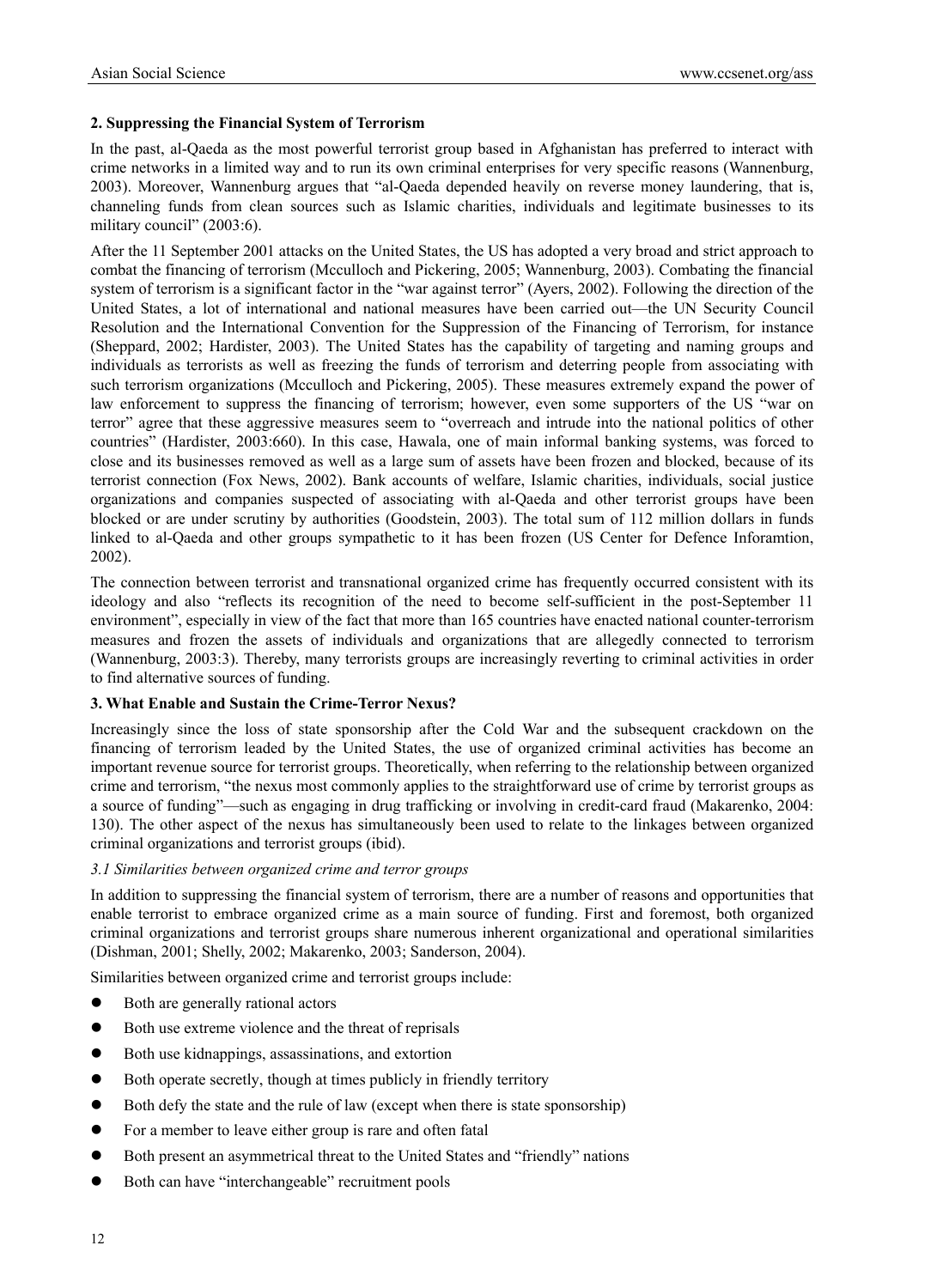- Both are highly adaptable, innovative and resilient
- Both have back-up leaders and foot soldiers

Both have provided social services, though this is much more frequently seen with terrorist groups (Sanderson, 2004: 53).

Similarities between organized crime and terror groups make it possible for the two entities to adopt each other's characteristics and tactics. In this case, terrorist groups begin to develop their own revenue through engaging in a number of organized criminal activities, including narcotics trafficking, Intellectual Property Crime, credit card fraud. Moreover, the similarities between the two entities are a basis factor for the links between organized criminal organizations and terrorist groups.

#### *3.2 Points of Divergence for Organized Crime Groups*

Longstanding transnational organized criminal groups and the newer crime groups have a very different relationship to terrorism (Shelley, 2005). The longstanding organized criminal groups—including the Sicilian Mafia, the Russian Mafia and the Hong Kong Triads—possess long term financial strategies and are depending on the long-established states (Gambetta, 1993; Chu, 2000; Varese, 2001). The linkage between these traditional groups and the state seems like symbiotic relationship, thus these groups benefit a lot from the post-war recoveries of their countries (ibid). For instance, the Hong Kong Triads have transformed into entrepreneurs in order to adapt to the changing economic circumstances, such as the involvement of Triad in interior decoration business (Chu, 2000). The Japanese Yakuza even "serves the state" through corrupting law enforcement, which creates mutual benefits for organized criminal groups as well as police (Hill, 2003). Therefore, the older crime groups usually reject association with terrorists. A notable example is the Russian Mafia:

*The Russian Mafia* is not willing to ally with terror groups or involve in the CBRN market (Dishman, 2001). National security experts and analysts have focused their attention on the Russian Mafia because they feared that the Russian organized criminals would cooperate with terrorist groups and involve in moving CBRN material out of Russian in order to gain huge amount of money. However, there is no evidence to prove that the Russian Mafia has engaged in this business. The Russian Mafia are satisfied with their steady and huge profits raised from their traditional and low-risk business, such as private protection service, debt collection, extortion and legitimate business (Varese, 2001). On the other hand, involvement in trafficking CBRN materials tend to bring a fierce response from the Russian authorities and huge political pressures from the United Nations, the doom of the Russian criminal groups would be inevitable (Lee, 1998).

Additionally, there remain cultural, operational, and practical differences between older criminal groups and terrorist groups, thus the different aims and motivations of the two entities also make them difficult for collaboration (Dishman, 2001; Sanderson, 2004; Shelley, 2005). In practical and political terms, older criminal groups are engaging in organized crime without attracting the public attention, while terror groups tend to draw unwelcome law enforcement attention (Sanderson, 2004). The older criminal organizations are closely associating with the law enforcement agencies through the political-criminal nexus (Chin and Godson, 2006). Thereby, the United State keeps a close eye on terror groups rather than organized criminal groups, as a result, most states would participate actively in counter-terrorism campaign (Sanderson, 2004).

Other important distinctions are motivations and aims. The organized criminals are not concerned with influencing and affecting public opinion; they are involving in organized crime to their solely to criminal profits and illicit wealth. On the other hand, terrorists are engaging in either terrorism activities or criminal activities in order to seek their political ends (Hoffman, 1998; Shelley & Picarelli, 2002). In this case, organized criminal groups more likely to acquire "in-house" capabilities to guarantee their organizational security and organizational operations without cooperate with other terrorist groups.

However, some newer transnational crime groups, often originating in ungovernable regions, are now establishing their links with terrorist groups; because the criminal groups do not posses long-term and efficient financial strategies and they want neither nether stability nor strong states who can control them. Another significant reason is that new transnational groups likely take advantages of the chaos of war and dysfunctional state functions and generate huge profits from cooperating with terrorists (Shelley, 2005). Consequently, the new types of transnational crime groups share consistent interests with terrorist and they gradually form terrorist-transnational crime relationship. As Louise Shelley (2005: 105) argues that "the terrorist-transnational crime relationship extends beyond a marriage of convenience that generates profits or provides logistics: it goes to the very heart of the relationship between crime groups and the state".

# **Insert Table 1 Here**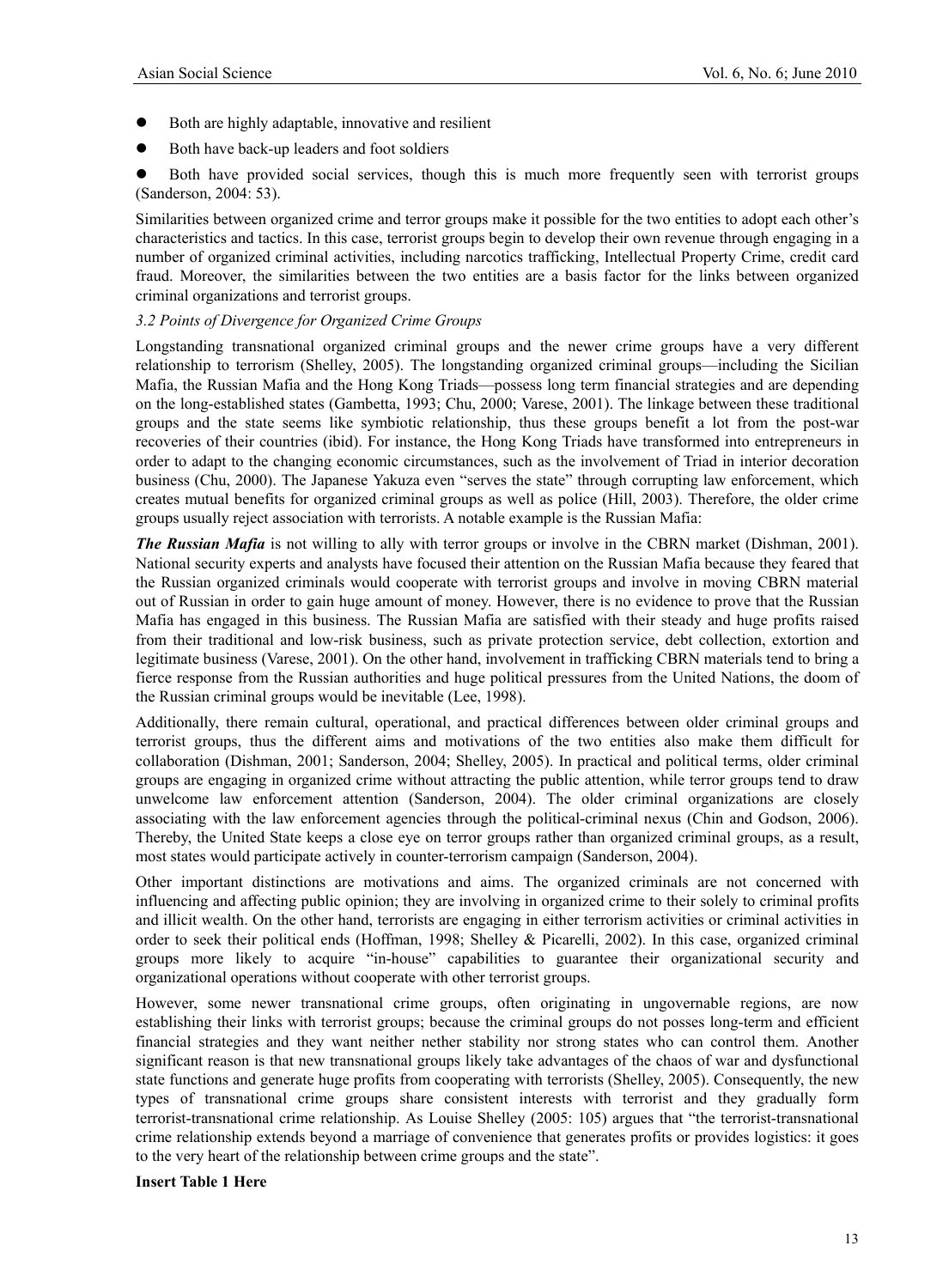In sum, it is clear that the contradictory financial and political aims and motivations between traditional criminal syndicate and terrorist group lead to great challenges for their collaboration (Dishman, 2001; Makarenko, 2004). Most traditional criminal organizations are mainly in the process of self-transformation and rejecting association with terrorist organizations. Traditional criminal organizations and terrorist groups are inclined to go through self-transformation to advance aims and interests (Dishman, 2001). Transnational criminal organizations are growing into hybrid organizations with "in-house" capability of employing mass, indiscriminate violence. Meanwhile, terrorist groups tend to transform into criminal organizations who are interested in generating revenue in order to achieve political objectives. The situation would change only if these traditional groups were serious crippled and compelled to combine with terrorists for combating their common enemies—the state authorities.

On the other hand, the alliances of transnational criminal organizations (especially for new crime groups) and terrorist groups indeed exist and constantly occur depending on their consistent interests. There are two comparative modalities between organized criminal group and terrorist group--strategic and tactic linkages based on a variety of reasons, such as pursuing operational support and professional skills (Williams, 1995). Furthermore, the crime-terror continuum will arrive at convergence stage, which means organized crime and terrorist groups can converge into one single entity displaying both groups' characteristics— a powerful and destructive organization seeking political and financial ambition (Makarenko, 2004). Furthermore, increasing pressure from international law enforcement with result in the breakdown of illicit organizations is creating new and dangerous opportunities for collaboration between criminals and terrorists and network extension (Dishman, 2005).

# **4. Transformation Organizations**

Combating the financing of terrorism has led some terrorists to transform their organizations into transnational criminal organizations with "profit-minded agencies" in order to effectively seek their political ends; these groups then engage in illegal activities in order to generate revenue for financial or organizational needs (Dishman, 2001; Sanderson, 2004). As U. S. intelligence analyst Chris Dishman points out that there are different degrees of transformation: at one extreme, transformation has not occurred, such as the EZLN and the Russian Mafia who have not "transformed any of their organization and remain politically and criminally 'authentic'"; at the other extreme, terrorists abandon their ultimate aims and political motivations and completely transformed into different type of groups with vary ends (2001: 48).

There is one strong viewpoint that terrorists are accustomed to receiving financial support from other parties, which leads them to mimic and ally with organized crime groups that could successfully generate funds though engaging in illicit cross-border activities over a long time (Sanderson, 2004). However, it seems that some terrorists have actually developed into self-sufficient organizations with "in-house" criminal capabilities through the process of self-transformation.

#### *4.1 Narco-terrorism*

The nexus of terrorism and narcotics has been described as narcoterrorism, and drug trade is now becoming one of main sources of profits for both terrorists and transnational organized crime (Zagaris, 1991; Shelley and Picarelli, 2002). In the drug trade, those who are in charge of refining and distributing the drug tend to share the largest proportion of the profit, while producer groups receive the least profit. In this case, narcotics production and trafficking in the Central Asian are often cited as one significant factor for the rise of the Islamic Movement of Uzbekistan and the Taliban and Al-Qaeda (Shelley and Picarelli, 2002).

All the evidence suggests that the primary motivation of the IMU prior to September 11 was criminal, the IMU successfully maintain and secure narcotics transportation interests through terrorist activities and has become a leading trafficker of opiates into Central Asia (Makarenko, 2002). However, the ultimate motivation of the IMU has been changed. As Tamara Makarenko describes that:

"Current anecdotal evidence suggests that Yuldashev is reforming the IMU, and thus likely attempting to reserve membership to individuals dedicated to radical Islamic ideals. In the absence of a financial and operational support base that once existed in Afghanistan, it however remains likely that a resurgent IMU will continue to depend on narcotics trafficking to secure financing. Thus unless the regional drugs trade receives greater international attention, the IMU's continued involvement in trafficking operations may eventually secure the funding required for it to overtly seek political objectives through terrorist activities." (2002:15)

As for Taliban, it would be incorrect to maintain that the Taliban played the dominant role in the planting, cultivation, production and trafficking of all opiates. The main finances of Taliban were generated from the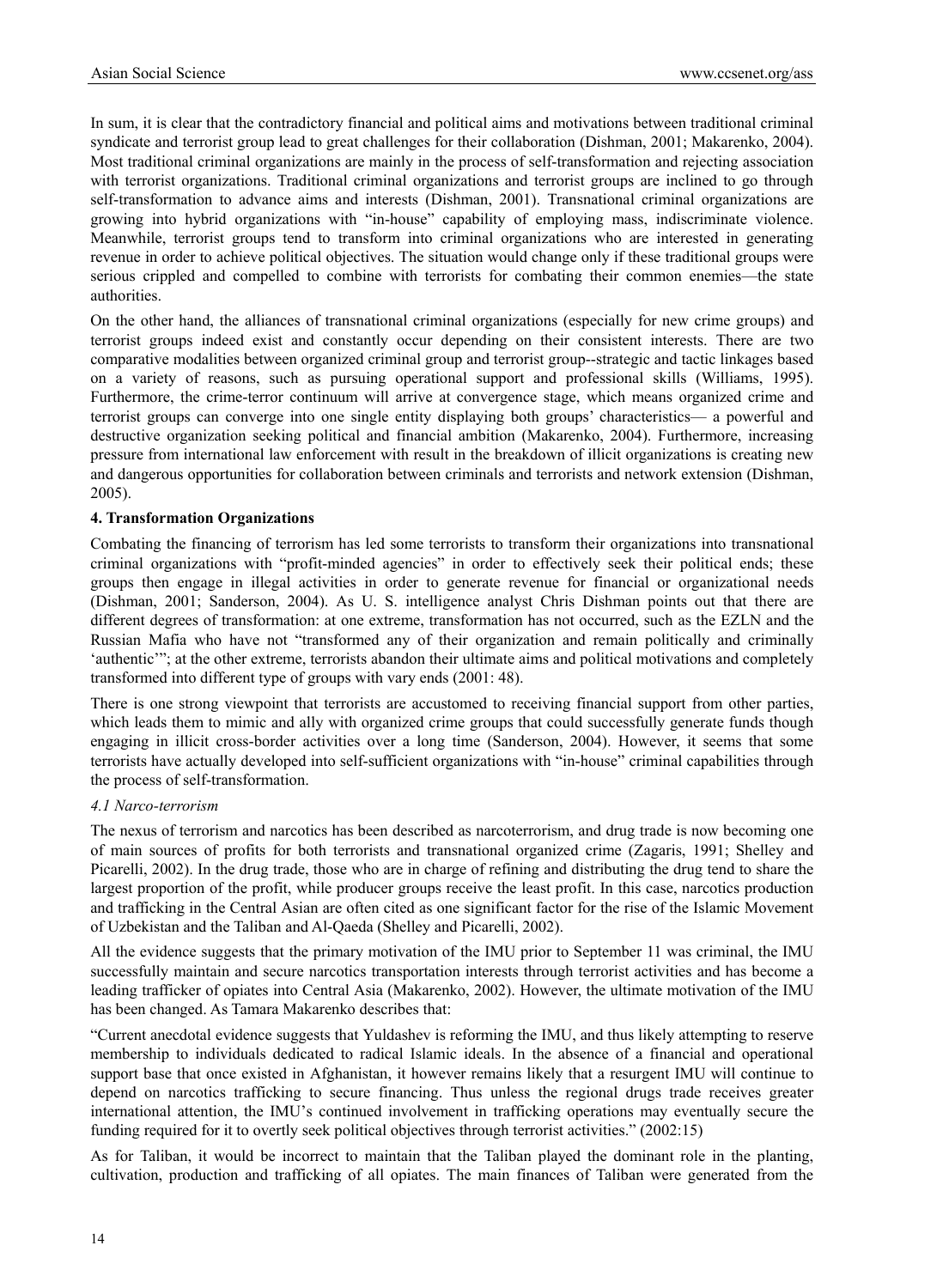cross-border smuggling of licit commodities and credit card fraud as well as robberies (Makarenko, 2002; Wannenburg, 2003).

# *4.2 The Provisional Irish Republican Army*

The Provisional Irish Republican Army (IRA) was a militant organization whose aim was to remove Northern Ireland from the United Kingdom and set up the United Ireland through terrorist activities and guerilla warfare before its campaign of violence was over in 2005 (Dillon, 2003). Following the worldwide campaign of crackdown on the IRA's financial system had achieved remarkable effect; the IRA was compelled to find the alternative sources of funding. The IRA likely encouraged its members to involve in criminal activities in order to raise funds for organizational needs, rather than ally with any other organized criminal organizations (Dishman, 2001). These activities the IRA members involved in were policing, bank robbery (David and Sean, 2005), fuel laundering (Jim, 2008) and kidnapping (Diarmaid and Bronagh, 2008) for the purposes of raising funds.

The IRA is a classical example of a mutual terrorist group who stepped into organized crime but the aims and motivation of the group's were still paramount (Dishman, 2001). The IRA to some extent acted like mafia, which provided the private or criminal protection for citizens and in return gained plenty of money. The IRA have successfully developed into an organization with "in-house" ability of involving in organized crime so as to become self-sufficient entity, thus they rarely seek alliance with other criminal groups for fundraising.

# **5. The Linkages between Transnational Criminal Organizations and Terrorist Groups**

Transnational linkages between criminals and terrorists have occurred on some level for centuries, but have evolved during the past several decades because of the increasing international law enforcement pressure (Makarenko, 2004). The worldwide anti-terror campaign and an extremely broad approach of repressing terrorist funding make cooperation become a rational choice for both organized criminal groups and terrorists. Moreover, the crime-terror nexus could also take advantage of the communication technology and advanced equipment to minimize their risk getting caught. The linkages between organized criminal groups and terrorists have occurred in a combination of ways, both tactical and strategic. A tactical relationship means one-spot or short timeframe cooperation without any complementary enduring goals. In contrast, strategic alliances between organized crime groups and terrorists base on their consistent interests and aim to achieve mutual expectations of long-term goals (Williams, 1994; Dishman, 2004).

#### *5.1 Tactical Alliances*

In much the same way, different aims and motivations of political and criminal groups lead organized crime groups and terrorists more likely to cooperate on a short-term basis (Dishman, 2001). Most of the evidence of linkages between the two entities could prove that cooperation tend to be one-spot alliance or functional cooperation within shorter time. Whether criminal organizations seek cooperation with terrorists or terror groups form alliances with criminal organizations, these linkages are based on a variety of reasons. Alliances are established in order to share "expert knowledge" (i.e. bomb-designing, money laundering, communication technologies) or "operational support" (i.e. access to trafficking routes) (Makarenko, 2004: 131). Terrorists groups are just getting access to criminal activities and develop their own revenue through contacting with organized criminal organizations. While, cooperating with terrorists could help organized crime groups gain significant profits through the prolongation of conflict, corruption and undermining law enforcement (Shelly, 1999). But their alliances turns out to be superficial and short-time because both of them try to keep their group's secret (Associated Press, 1982).

# *The Irish Republican Army (IRA) and FARC***.**

Although the IRA seldom contacted with other criminal groups because its self-sufficient financial system, a notable example indicated that its cooperation with other criminal groups did exist. Three members of the IRA engaged in cooperating with the FARC and shared their expert knowledge of bomb-making (Sanderson, 2004). The linkage between the IRA and the FARC can be regarded as "one-spot" cooperation designed for specific aims and operational needs.

#### *The Italian Red Brigades and the Naples Camorra.*

Another example of short-lived cooperation between organized criminal groups and terrorists is the Italian Red Bridges formed an alliance with the Naples Camorra in the early 1980s (Dishman, 2001). Although, their motivations and views are extremely different from each other, the reasons the Red Bridges attempted to establish this alliance was their organization and terrorism activities had been seriously crippled by Italian authorities. As a result, the Camorra and Red Bridges wanted to exchange services for a brief of time and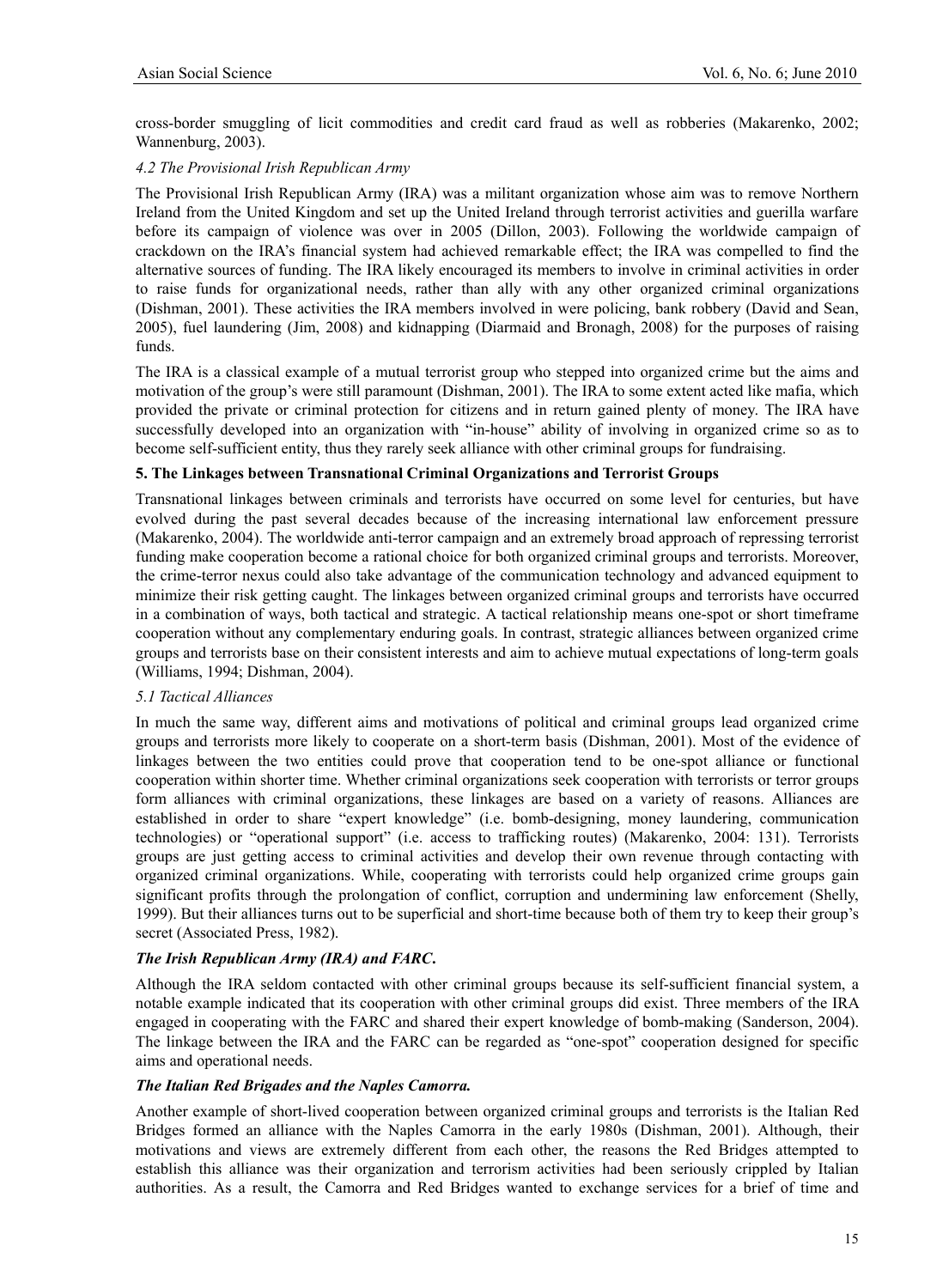combated their common enemy—the Italian authorities. For instance, the police reported that the Red Brigades and the Camorra partnered with one another in order to kill or kidnap a number of police officers and senior politicians (ibid).

#### *Alliances in the international drug trade operations.*

For example, Colombian police have reported that the Medellin cocaine cartel hired ELN guerrillas to plant car bombs in 1993 because the Medellin was lacking of in-house capabilities of engaging terrorist acts (Clawson and Lee, 1996). Furthermore, Colombia's AUC terrorist took part in Drugs-for-Guns deals in 2002; this type of transaction was regarded as one of the most serious criminal problems for the United States (Charles, 2002). A similar relationship was that Russian criminal groups sent massive quantities of weapons to Colombia for exchanging cocaine (Makarenko, 2004).

# *5.2 Strategic Alliances*

Since transnational criminal organizations and terror groups gain significant benefits (i.e. profit maximizing and risk reduction) from their one-spot cooperation, it is increasingly difficult to prevent them from alliances in strategic way. Sustaining cooperation between organized crime and terrorists seems to be a possible thing because they are running in the same circles— they already operate out of the law and they often create and take advantages of the same surrounding (i.e. little governmental control, open borders, chaos of national boundary and dysfunction of law enforcement) as well as they usually need the same resources, including "false identification, shipping documents, operators, transportation networks, and counter-surveillance techniques" (Sanderson, 2004: 53). Moreover, the increasing tension of counter crime-terror policy is another growing problem for both organizations, strategic alliances make them possible combine together to combat their common enemy—the state authorities.

In most cases, it is clearly that some of the alliance between criminal and political crime groups can be regarded as a rational way of risk reduction. Organized crime groups and terrorists often operate based on their networks, organized crime groups can seek protection from terror groups in order to guarantee their criminal profits, and terrorists can hide themselves through cooperating with organized crime groups (Shelly, 2002). Furthermore, organized crime groups and terrorist usually share the similar money laundering measures and financing ways (Ridley, 2008).

# *Crime, Terror and the Central Asian Drug Trade.*

Central Asian criminal network is an exemplary example which indicates the strategic alliance between organized crime groups and terrorists. There are three types of groups are interested in profiting from the lucrative narcotics trade: drug mafia, transnational criminal organizations and terrorist groups (Makarenko, 2002). These groups have established extensive smuggling networks and developed into a criminal empire that are dominant in the global supply of illicit opium. Moreover, Makarenko (2002: 6-16) in his article gives a detailed description in the following:

The first group associated with the central Asian drug trade is drug mafias. They are acting as middlemen and holding one of two extreme poles of the crime-terror nexus in the regional trade. Drugs mafias are mainly engaging in distributing opium poppy seeds to local farmers, or assisting local farmers with financial support to encourage them to plant opium poppy crops. Moreover, drug mafia act as the first line of buyers in the international drug trade so that they play significant role in this criminal empire. The second type of group is transnational criminal organizations. These groups seem to be an important linkage between regional and international actors, which pose the single greatest threat to the region. Transnational criminal groups have formed a variety of drug trade networks and transport large quantities of drugs to different parts of the world. The last group of actors engaged in Afghan/Central Asian drugs trade is terrorist groups, including Taliban and the Islamic Movement of Uzbekistan. Unlike the ongoing misunderstanding that the Taliban played the dominant role in the producing and trafficking of all illicit drugs in Afghanistan, the Taliban plays a limited role in drugs trade because of the power of domestic drug mafias and warlords in this region. As a result, the Central Asian drugs trade has been controlled by the crime-terror nexus where domestic drug mafias, transnational criminal groups, warlords and the Taliban converge.

# *Chechnya*

Enduring cooperation has also occurred between two separate groups—the Moscow-based Chechen Mafia and Grozny-based Chechen guerrillas. Chechen guerrillas have engaged in assassinations, kidnappings and terrorism activities which irritated Moscow Government. Russia chose war against Chechen rebels and destroyed Chechen's cities and killed a large number of the Chechen people as well as suppressed Chechen Criminal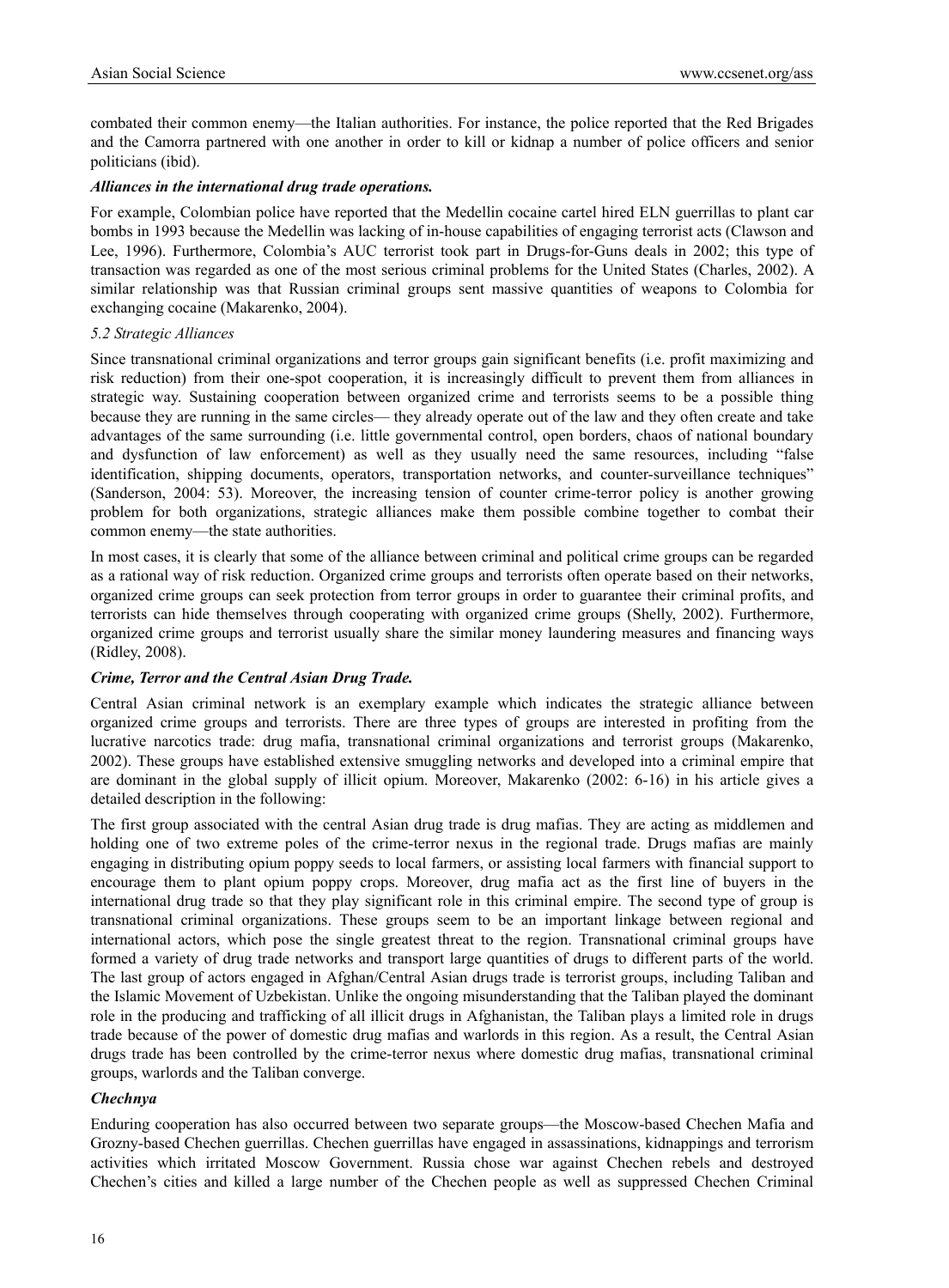syndicates in order to create a stable environment (Menon and Fuller, 2000).

Although the aims and ideological beliefs of these two groups differ from each other, an extensive crackdown on Chechen Mafia activities compelled Chechen criminals to change their mind and seek to cooperate with the Chechen rebels (Dishman, 2001). The Russian Interior Ministry reported that the Chechen Mafia was responsible for offering financial support to Chechen guerrillas. In return, the Chechen Criminals would obtain protection services, intelligence and weapons. In this case, the Chechen rebels could successfully engage in retaliatory acts in Moscow and two other cities that killed approximately 300 people in 1999 (Insight on the News, 1999).

#### *5.3 Convergence*

Since the end of the cold war, the increasing rise of transnational organized crime organizations and the changing nature of terrorist groups are creating new opportunities to resist their common enemies through collaboration. According to Tamara Makarenko (2004) and Chris Dishman (2005), the final point of the crime-terror continuum is convergence. The convergence of crime-terror nexus means these two groups arrive at one situation in which organized crime groups and terrorists gradually become the same or very similar organizations with a convergence of views or beliefs. Thus, as Makarenko presents that:

"The criminal and terrorist organizations could converge into a single entity that initially displays characteristics of both groups simultaneously; but has potential to transform itself into an entity situated at the opposite end of the continuum from which it began. Transformation thus occurs to such as degree that the ultimate aims and motivations of the organization have actually changed." (2004: 135)

However, there is no evidence to prove that the criminal and political groups have converged into a single entity with similar ideologies, motives, and views of success and failure. Cooperation between these two groups in a tactical way has occurred frequently based their contemporary consistent interests, but strategic alliances have occasionally happened based on their long-time common goals. While different aims and ideological beliefs of these two entities are obvious and conflicts between them do exist, these realities make the two entities extremely difficult to maintain long-time cooperation or combine into one single entity. However, the criminal or terrorist group would transform itself into one entity with features of both groups.

It seems that state authorities could not judge organized criminal group and terrorist by their cover (Dishman, 2001). Criminal groups may display political motivations, they would adopt terror tactics to obtain political leverage or initially use terrorism to control natural resources and financial institutions, and subsequently they would gain political power over the state (Makarenko, 2004). On the other hand, terrorist groups may increasingly focus their attention on criminal activities that they merely maintain a public façade, but underneath, they have transformed into another kind of groups with different end game (Dishman, 1999).

# **6. Conclusion**

There is no definite conclusion that how organized crime and terrorism intersect and converge. During the period from 1999 to 2009, the model of "crime-terror nexus" was developed and followed by the various of works written by distinguished academics, such as Levi, Dishman, Fijnaut, Makarenko, Shelley and Sanderson. The alliances between criminal and political groups in a combination of ways, both tactical and strategic, would always depend on their specific purposes and the particular changing surroundings. Transnational organized crime groups (i.e. the Sicilian Mafia, the Hong Kong Triads, and the Russian Mafia) usually refuse to cooperate with terror groups because of their longstanding financial strategies and stable state contacts. The situation would change only if these traditional groups were serious crippled by the state authorities and they have been compelled to combine with terrorists for survival. In contrast, more recently formed crime actors thriving in ungovernable regions and on-going conflict have a very different attitude to the terrorists. The newer groups do not have long-established financial strategies or long-time ideological beliefs, thus they would seek to cooperate with terrorist groups for short-time survival.

The cultural, ideological, political, operational and practical differences between these criminal and political groups are obvious, thus it can be argued that these two groups are more likely to engage in self-transformation rather form alliances with other groups. Moreover, the tactic and strategic alliances between organized crime and terrorist organizations have frequently occurred depending on the changeable situation. It is inherently difficult for these two groups to maintain their harmonious relationship for a long time because of their separate aims and motivations. Furthermore, the cooperation between criminal and political groups remains in the tactical or strategic phase, there is not enough evidence to test and verify that these two groups have converged into one single entity displaying natures and characteristics of both groups at the same time.

Makarenko (2003) points out that the nexus between organized crime and terrorism has occurred and developed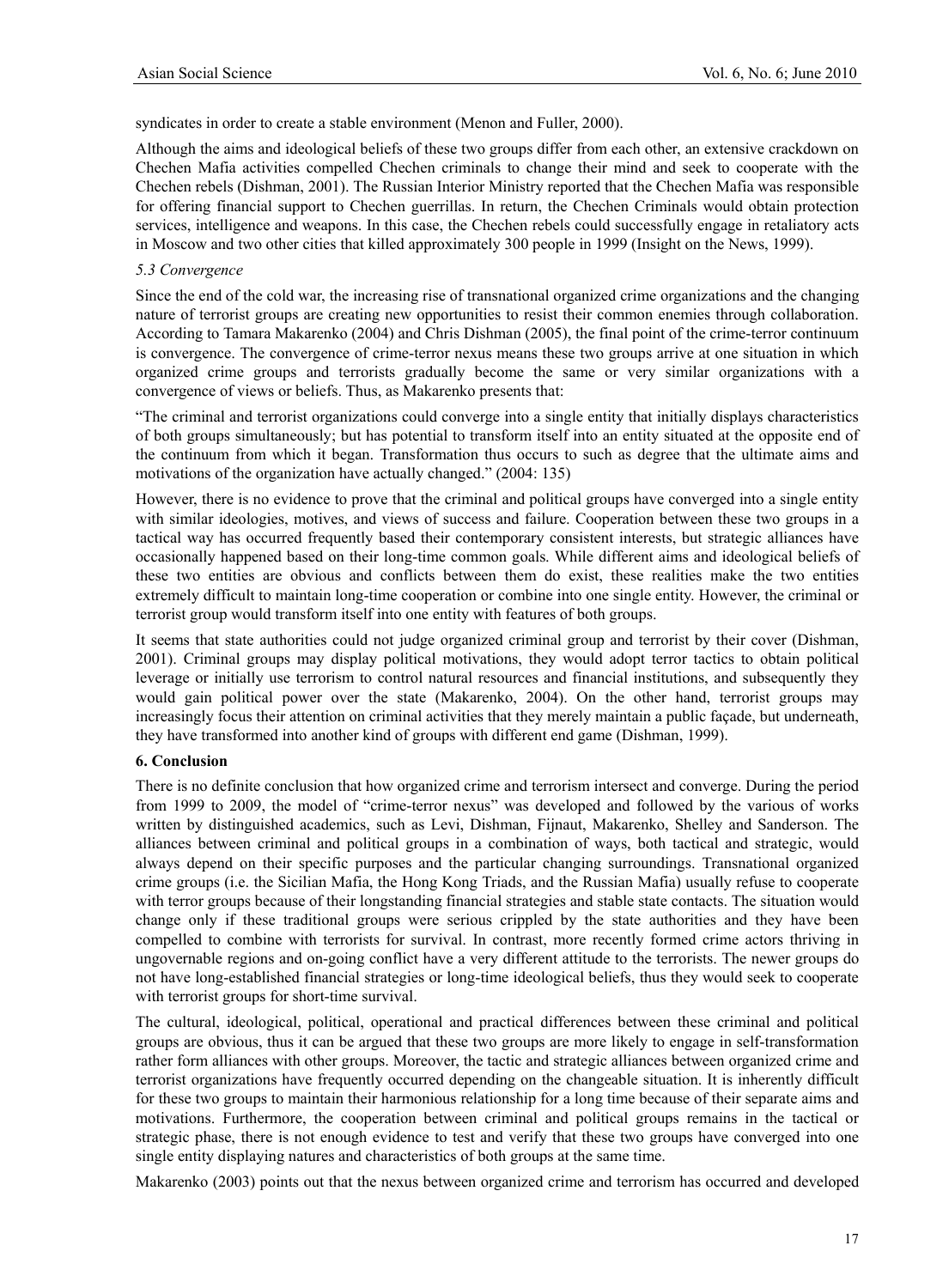because of their "common convergence of causes". Shelley (2005) also maintains that the regions in which transnational crime groups and terrorists interlink, particularly in a state of chaos and on-going conflict as well as regions with the largest shadow economies have provided a safe haven for the nurturing of the crime-terror nexus. Moreover, Ridlay (2005) offers that the linkages are related to certain states, either in economic transition or failing states, because the criminal activities and the intersection of both groups are least risky in these regions. In addition, Sanderson once said that the crime-terror nexus seems like this lethal cocktail, "consisting of one part criminal, one part terrorist and one part weak or corrupt state, poses a formidable and increasingly powerful challenge to U.S. and global interests" (2004: 59).

To sum up, the crime-terror nexus is becoming increasingly intensive and requires efficient responses. In this case, it seems that a state cannot judge illegal transnational organizations by cover, and thus seek to formulate effective responses through employing the significant overlapping strategies and policies between counter-terrorist and anti-crime. Therefore, countering money laundering as the utmost target in the process of ending terrorism and organized crime should concentrate on information exchange and copy successful practices among different agencies at a national and international level. If governments and international organizations were more responsive and agile than transnational terrorist and organized crime groups, it might be the termination of these problems. (Word Count: 5380)

#### **References**

Aas, K. F. (2007). *Globalization & Crime*. SAGE Publications.

Alexander, K. & Dhumale, R. & Eatwell, J. (2006). "Managing Systemic Risk: The Rationale for International Financial Regulation". In Alexander, K. & Dhumale, R. & Eatwell, J. (ed.). *Global Governance of Financial Systems: The International Risk*. Oxford University Press.

Associated Press. (1982). Police Say Red Brigades Alliance with Organized Crime Won't Work, 20 July.

Atkinson, P. & Hammersley, M. (2007). "Ethnography and Participant Observation". In Hammersley, M. & Atkinson, P. (3rd ed.). *Ethnography: Principles in Practice,* Routledge.

Ayers, A. (2002). The Financial Action Task Force: The War on Terrorism Will not be Fought on the Battlefield. *New York School Journal of Human Rights,* 18: 449-59.

Chin, K. L. & Godson, R. (2006). Organized Crime And The Political-Criminal Nexus In China. *Trends in Organized Crime*, 9(3): 5-44.

Chu, Y. K. (2000). *The Triads as Business*. Routledge.

Clawson, P. & Lee, R. (1996). *The Andean Cocaine Industry*. New York: St. Martin's Press.

David, L. & Sean, O. (2005). IRA plc turns from terror into biggest crime gang in Europe. *The Times,* 25 February.

Diarmaid, M. & Bronagh, M. (2008). IRA kidnap gang 'captured' seven gardai and soldiers. *Irish Independent*, 14 June.

Dillon, M. (1996). *25 Years Terror: The IRA's War Against The British.* London: Bantam Books.

Dishman, C. (2001). Terrorism, Crime, and Transformation. *Studies in Conflict & Terrorism,* 24: 43-58.

Dishman, C. (2005). The Leaderless Nexus: When Crime and Terror Converge. *Studies in Conflict & Terrorism,*  28: 237-252.

Felsen, D. & Kalaitzidis, A. (2004). A Historical Overview of Transnational Crime. In Reichel, P. L. (ed.), *Handbook of Transnational Crime and Justice*, Sage Pubns.

Fox News. (2002). Treasury Removes Names from Terror Financing List, 27 August.

Gambetta, D. (1993). *The Sicilian Mafia*. Harvard University Press.

Gambetta, D. (2000). Mafia: the Price of Distrust, in Gambetta, Diego (ed.). *Trust: Making and Breaking Cooperative Relations*, electronic edition, Department of Sociology, University of Oxford, chapter 10, pp. 158-175.

Goodstein, L. (2003). Muslims Hesitating on Gifts as US Scrutinizes Charities. *The New York Times*, 17 April 2003. www.muslimnews.co.uk

Hardister, A. (2003). Can We Buy Peace on Earth? The Price of Freezing Terrorist Assets in a Post-September 11 World. *North Carolina Journal of International Law and Commercial Regulation*, 28: 605-661.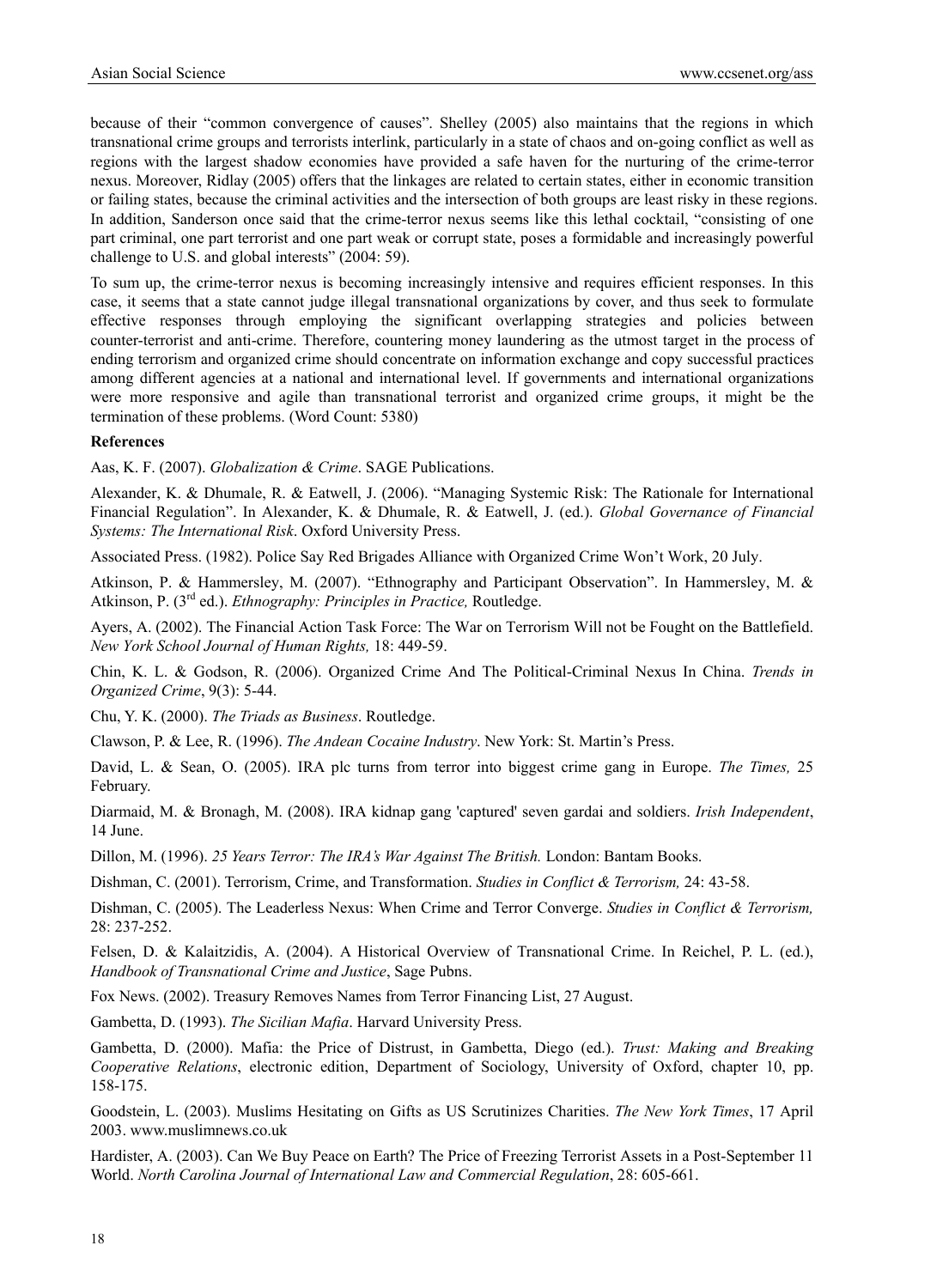Hoffman, B. (1998). *Inside Terrorism*. Columbia University Press, New York.

Insight on the News. (1999). Russia Hammers Chechnya, 29 November 1999.

Jim, C. (2008). Fuel-laundering still in full swing. *Irish Independent*, 25 February.

Lee, R. (1998). *Smuggling Armageddo.* New York: St. Martin's Press.

Levi, M. (2007). Organized Crime and Terrorism. In Maguire, M. & Morgan, R. & Reiner, R. (4<sup>th</sup> ed.). *The Oxford Handbook of Criminology,* Oxford University Press.

Madsen, F. G. (2009). The Transnational Crime. In Madsen, F. G. (ed.), *Transantional Organized Crime,* Routledge.

Maguire, M. & Morgan, R. & Reiner, R. (2007). *The Oxford Handbook of Criminology.* Oxford University Press.

Makarenko, T. (2002). Crime, Terror, and the Central Asian Drug Trade. *Harvard Asia Quarterly,* 6(3): 1-24.

Makarenko, T. (2004). The Crime-Terror Continuum: Tracing the Interplay between Transnational Organized Crime and Terrorism. *Global crime,* 6(1): 129-145.

Martin, J. M. and Romano, A. T. (1992). *Multinational Crime-Terrorism, Espionage, Drug &Arms Trafficking.* SAGE Publications.

Mcculloch, J. & Pickering, S. (2005). Suppressing the Financing of Terrorism: Proliferating State Crime, Eroding Censure and Extending Neo-colonialism. *British Journal of Criminology,* 45: 470-486.

Menon, R. & Fuller, G. E. (2000). Russian's Ruinous Chechen War. *Foreign Affairs,* 79(2): 32-44.

Pearson, G. & Hobbs, D. (2003). King Pin? A Case Study of a Middle Market Drug Broker. *The Howard Journal*, 42(4): 335-347.

Ridley, N. (2008). Organized Crime, Money laundering, and Terrorism. *Policing*, 2(1): 28-35.

Sanderson, T. M. (2004). Transnational Terror and Organized Crime: Blurring the Lines. *SAIS Review,* 24(1): 49-61.

Shelley, L. I. & Picarelli, J. T. (2002). Methods Not Motives: Implications of the Convergence of International Organized Crime and Terrorism. *Police Practice and Research,* 3(4): 305-318.

Shelley, L. I. (1999). Identifying, Counting and Categorizing Transnational Organized Crime. *Transnational Organized Crime*, Vol. 5, No. 1.

Shelley, L. I. (2002). The Nexus of Organized International Criminals and Terrorism. *International Annals of Criminology*, P1-6.

Shelley, L. I. (2005). The Unholy Trinity: Transnational Crime, Corruption, and Terrorism. *Brown Journal of World Affairs*, 11(2): 101-111.

Sheppard, H. E. (2002). U.S. Actions to Freeze Assets of Terrorism: Manifest and Latent Implications for Latin America. *American University International Law Review*, 17: 625-639.

Sheptycki, J. W. E. (2000). Policing the Virtual Launderette: Money Laundering and Global Governance. In Sheptycki, J. W. E. (ed.), *Issues In Transnational Policing,* Routledge.

US Center for Defence Information. (2002). Terrorist Finances, 25 October. [Online] Available: www.Cdi.org/terrorism/finance\_primer-pr.cfm

Varese, F. (2001). *The Russian Mafia*. Oxford University Press.

Wang, P. & Wang, J. Y. (2009). Transnational Crime: Its Containment through International Cooperation. *Asian Social Science*, 5(11): 25-33.

Wannenburg, G. (2003). Links Between Organized Crime and al-Qaeda. *Spring*, 10(4): 1-14.

Williams, P. (1994). Transnational Criminal Organizations and International Security. *Survival,* 36(1): 96-113.

Williams, P. (1995). Transnational Criminal Organizations: Strategic Alliances. *The Washington Quarterly,* 18: 57-76.

Wong, K. K. (2000). Triad Involvement in Interior Decoration Business in Hong Kong. *Publisher: University of Hong Kong*.

Woodiwiss, M. & Hobbs, D. (2008). Organized Evil and the Atlantic Alliance: Moral Panics and the Rhetoric of Organized Crime Policing in America and Britain. *British Journal of Criminology*, 1-23.